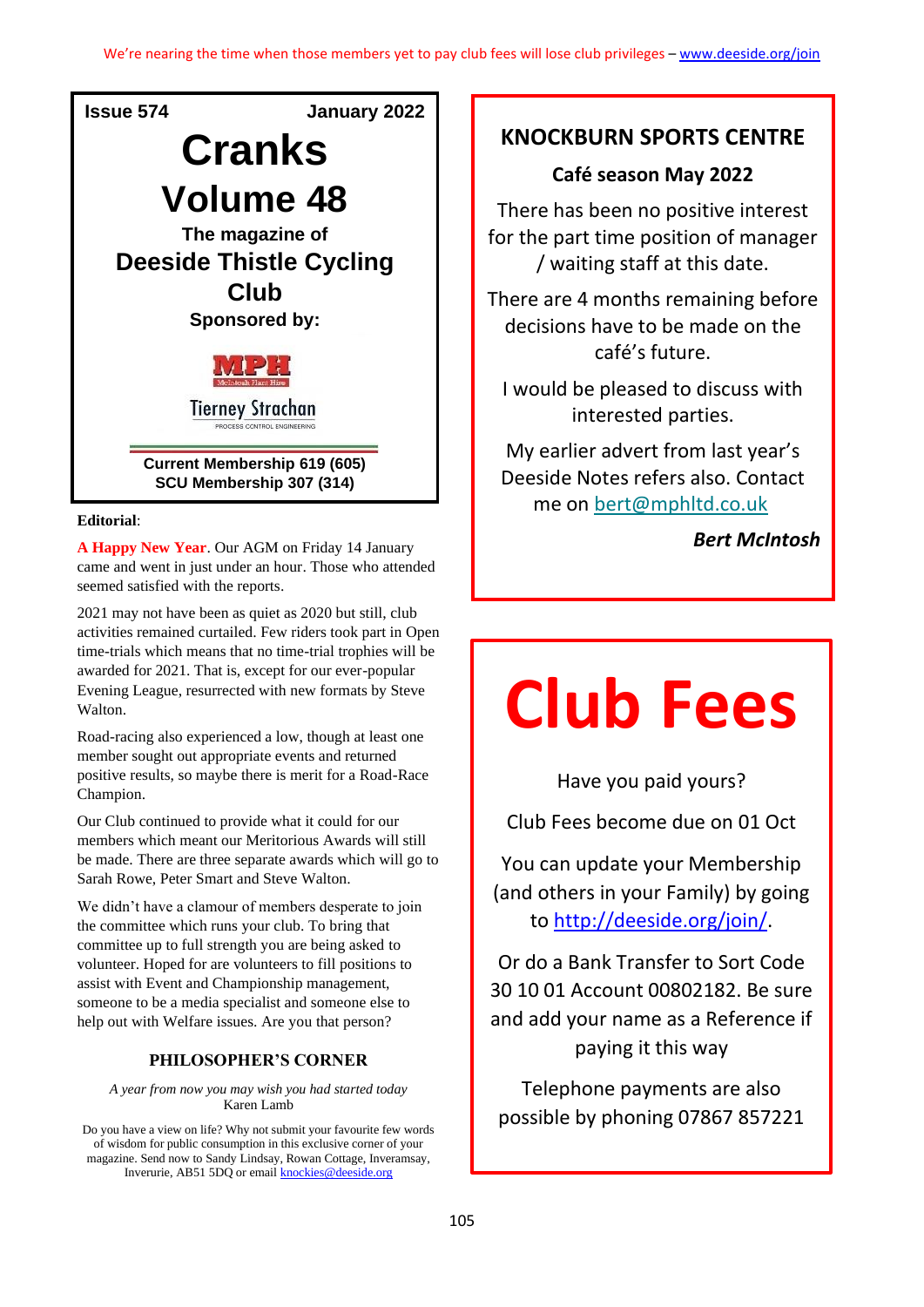#### **ANNUAL GENERAL MEETING**

#### **Friday 14 January 2022 On-line at 7.00pm 25 members attended the Meeting**

#### **1 Chairman's Remarks:**

I think that 2021 was probably a better year for the club, despite the presence of Corona virus and certain restrictions still being in place.

The Evening League went ahead with changes both to procedures and some new courses. It was a great success, and it was fantastic to see so many youths taking part. Thanks to Steve Walton for organising. And, of course, these events only happen with the help of so many great volunteers. Thanks to all who assisted.

The Youth section of the club keeps on growing. They just keep on getting quicker and achieving more success all over the country. They are backed up by a fantastically dedicated and qualified group of coaches and parents. We are very lucky to have such a talented, devoted bunch with years of experience of coaching and riding.

Zwift continues to be an important part of many cyclists riding. Thanks go to Sandy Wilson and Simon Stromberg.

Club runs still took place due to the dedication of people like Andy Kerr, Mark Heady, Mark Hagger, David Stewart and Bill Byth

Thanks also go to Neil Scott for organising the CX event at Knockburn.

Alan Campbell's Falling Leaves reliability run went ahead again after missing a year.

Thanks also go to Sandy Lindsay for working hard for the club.

And for keeping the website and social media up to date, Peter Smart, great job.

Off road riding has always been popular in the club but has taken a hit recently due to that massive storm which has decimated many woods, trails and paths. It may be somewhile before a lot of routes are ridable again. However, there may be some ways the club can help with this. Watch this space.

In 2022 we hope to have in place new events for those riders who want to go out with a group for the first time but lack the confidence or experience. Get in touch if you are interested in this, either as a rider or volunteer. As always, the club only exists through a group of passionate and dedicated volunteers. Thanks to all of those people I have not mentioned personally.

#### Safe cycling. *Andrew Harrington*

**2 Apologies**: Gavin Baxter, Mike Brown, Anna Liversidge and Jon Strachan

**3 Minutes of Previous AGM**: Accepted as a correct record. Moved Andrew Harrington and Alan Campbell

#### **4 Annual Report**

#### a) Membership

| Senior 472 (468) Life 87 (87) Family 118 (130) |                 |                                 |
|------------------------------------------------|-----------------|---------------------------------|
| Junior $18$ (8)                                |                 | Vet 373 (393) Associate 25 (21) |
| Juvenile $116(128)$                            |                 | Lady 140 (147) Honorary 9 (13)  |
| Total 606 (604)                                | New 68 (63) SCU | 310(315)                        |

66 members failed to rejoin from last year, which with 68 new members there is little change in the total membership. The Under 18s comprise over 22% (21%) of the total Membership. Veterans take up the largest proportion of members with 61% (65%) in this group. The average age of members is now 43.37 (43.07) yrs. For 34 of the past 35 years, we have won Scottish Cycling's John Bull Trophy (Traders Trophy). Our BC membership of 310 was marginally ahead of second placed Ronde CC with 282

b) With few Open events during the season most of our Championships did not take place but we are currently trying to compile the few results we are able to get hold of

c) MPH and Tierney-Strachan continue as club sponsors. Legend on our garments highlight their commitment to the future of our club

d) Club Coaches continue to support the development of our Youth. These include Gavin Baxter, Sam Long, Bob Lyons, Sarah Rowe and Simon Stromberg. A number of parents have also taken on Coaching roles. The Youth Section is led by Sam Long with close support from Fiona Thomson and Philippa Murphy

e) Club clothing stocks are managed by Jon Strachan

f) Ian Wilson and Anna Liversidge, our Welfare Officers, continue to assist where necessary

j) Cranks, the club's official magazine, is over 48 years old. The editor is keen for it to continue but often there is a serious shortage of content from members. Other means like emailing and social media are used for distributing club information

k) The club's web site, www.deeside.org, is looked after by Peter Smart. During 2020 a professional rewrite of its content took place. This is a valuable resource of information. Club memberships, social event bookings, etc, are processed here using PayPal. Much of the club's administration now runs on Office 365

l) Youth riders had taken National titles during the year. These include Arabella Blackburn and Erin Murphy

m) The widow of ex-member, Ali Ross, had passed on the collection made at his funeral. Consideration is being given to make this an annual scholarship for Youth riders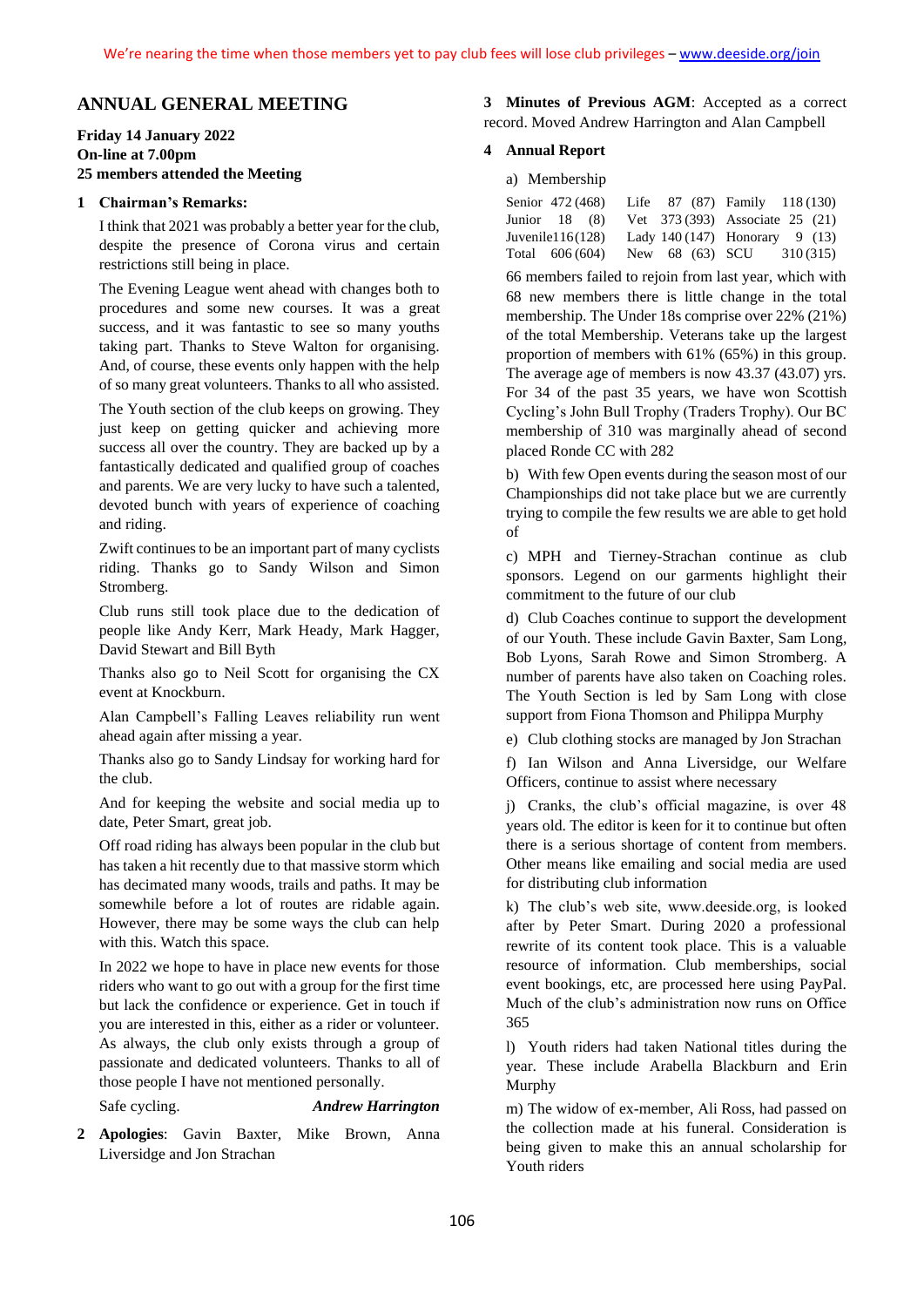#### **5 Treasurer's Report Balance Sheet**

|                               | 2019-20            |             | 2020-21 |       |
|-------------------------------|--------------------|-------------|---------|-------|
| <b>Fixed Assets</b>           |                    | 4661        |         | 2231  |
| <b>Current Assets</b>         |                    |             |         |       |
| Stock - Clothing              | 4085               |             | 4687    |       |
| <b>Funds</b>                  | 71039              |             | 66531   |       |
|                               |                    | 75124 75124 | 71218   | 71218 |
| <b>Current Liabilities</b>    |                    |             |         |       |
| Sponsorship Ac $-21689$       |                    |             | -14450  |       |
| <b>Net Current Assets</b>     | 53435 <u>53435</u> |             | 56768   | 56768 |
| <b>Total Assets</b>           |                    | 58096       |         | 58999 |
| <b>Represented by</b>         |                    |             |         |       |
| Accumulated Fund $@$ 31 09 21 |                    |             |         |       |
|                               |                    | 60639       |         | 58096 |
| Surplus/(Deficit)             |                    | -2543       |         | 906   |
|                               |                    | 58096       |         | 58999 |
|                               |                    |             |         |       |
|                               |                    |             |         |       |

#### **Income & Expenditure**

| Income                  | 2019-20  |       | 2020-21     |      |
|-------------------------|----------|-------|-------------|------|
| Membership Fees 7505    |          |       | 7644        |      |
| Donations               | 724      |       | 820         |      |
| Reliability Trial       | 46       |       | 200         |      |
| Presentation            | 652      |       | 0           |      |
| Racing                  | 339      |       | <u>745</u>  |      |
|                         |          | 9266  |             | 9409 |
| <b>Expenditure</b>      |          |       |             |      |
| Administration          |          |       |             |      |
| Coms                    | 752      |       | 746         |      |
| <b>Hall Rentals</b>     | 2546     |       | 1217        |      |
| <b>Affiliations</b>     | 441      |       | 341         |      |
| Website                 | 314      |       | 2149        |      |
| Sec Expenses            | 480      |       | 480         |      |
| Consumables             | 112      |       | 169         |      |
| PayPal Charges          | 261      |       | 328         |      |
| Trophies                | 1156     |       | $\theta$    |      |
| Presentations           | 895      |       | 0           |      |
| <b>Equipment Depr</b>   | 2520     |       | 2565        |      |
| West Lothian            | 1000     |       |             |      |
| <b>ZOOM Talks</b>       | 1026     |       |             |      |
| <b>Webinar Licenses</b> | 201      |       |             |      |
| Garments Wrtn Off       | $\theta$ |       | 119         |      |
| Miscellaneous           | 105      |       | <u> 127</u> |      |
|                         |          | 11809 |             | 8506 |
| Surplus/(Deficit)       |          | -2543 |             | 903  |

#### **6 Youth Report**

There are 100+ Under 18 riders. The Coaching and volunteer team: 23. Road and off-road disciplines are followed with a continued delivery throughout COVID19. Coach and leader recruitment and development continues. A Club funding contribution, alongside rider fees, is used to finance the group. Recommendation that Club supports a call for funds towards trail repairs, following Storm Arwen (£5k).

**MTB** - Local, regional, and Scottish racing

**Enduro focus** - Aberdeenshire series: DTCC had 20 of the 28 riders with a complete podium in the M13-1M17 category (F Paterson, M Copp, F Watts)

**Downhill focus** - Fort William (SDA), Innerleithen (SDA/BC) and Glencoe (SDA) events

**Male and female podium and top 10 results** (F Paterson, F Watts)

There is an ever-growing waiting list, necessitates growing Coach/leader Team

**Road, track and CX** - Local, regional, Scottish, and British racing, Youth & Junior

Racing took place in Aberdeenshire, Cumbria, Derby, Edinburgh, Essex, Falkirk, Kent, Lancashire, Lochgelly, London, Midlands, Mull, Sunderland, Sussex, Yorkshire, Wales

British Championships, Youth & Junior; North West Tour; Junior Tour of Mendips, junior Tour of Wales, Youth Omnium series, Summer series: Lochgelly, Fife, were all participated in

Track racing (Sir Chris Hoy Velodrome & Manchester)

#### **Notable results/achievements**

|  |                | · Arabella Blackburn: U14 BC Crit Champion |  |
|--|----------------|--------------------------------------------|--|
|  | $\blacksquare$ |                                            |  |

- E White: U16 SC Crit Champion
- Elliot Rowe: BC Pathway selection & U16 SC CX Champion

• Erin Murphy: J SC Crit Champion

#### Coaches and volunteers

Numerous Coaching qualifications gained in '21

• +3 L1, including 2x Junior riders

 $• + 1$  L<sub>3</sub>

- + MTB Leaders
- Upcoming  $+1$  L3,  $+5$  L2 (planned) mostly selffunded

Scottish Cycling Accelerate and Activate funding award - £13k contribution, 3-year programme

Alford and Aboyne outreach work commenced

Coaching team all voluntary, bar part time Youth role

2x Youth riders appointed to SC Young Peoples Panel (M Evans, A Long)

#### **7 Championship Report**

| 2021                     | 2020                                           |
|--------------------------|------------------------------------------------|
| <b>Youth Awards</b>      | <b>Youth Awards</b>                            |
| None                     | None                                           |
| <b>Novice Champs Men</b> | <b>Novice Champs Men</b>                       |
| None                     | None                                           |
|                          | <b>Novice Champs Women Novice Champs Women</b> |
| None                     | None                                           |
| Snr BAR                  | Snr BAR                                        |
| None                     | None                                           |
| <b>Vets BAR</b>          | <b>Vets BAR</b>                                |
| None                     | None                                           |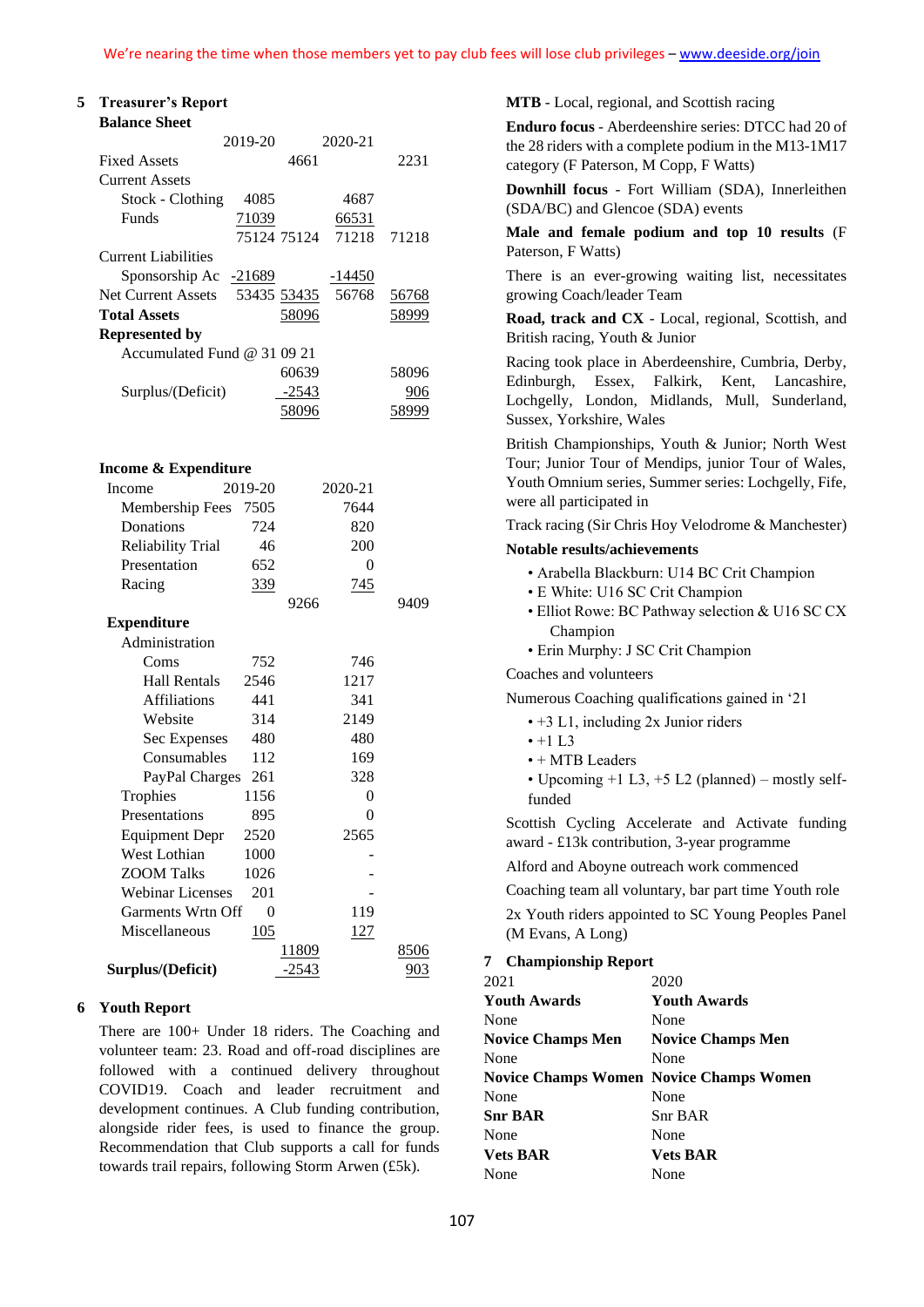| <b>Ladies BAR</b>            |                    | <b>Ladies BAR</b>  |                                     |  |
|------------------------------|--------------------|--------------------|-------------------------------------|--|
| None                         |                    | None               |                                     |  |
| <b>Juvenile BAR Boys</b>     |                    |                    | <b>Juvenile BAR Boys</b>            |  |
| None                         |                    | None               |                                     |  |
| <b>Youth BAR Girls</b>       |                    |                    | <b>Youth BAR Girls</b>              |  |
| None                         |                    | None               |                                     |  |
| <b>Snr RR BAR</b>            |                    | <b>Snr RR BAR</b>  |                                     |  |
| None                         |                    | None               |                                     |  |
| <b>Vets RR BAR</b>           |                    | <b>Vets RR BAR</b> |                                     |  |
| None                         |                    | None               |                                     |  |
| <b>Ladies RR BAR</b>         |                    |                    | <b>Ladies RR BAR</b>                |  |
| None                         |                    | None               |                                     |  |
| <b>Junior RR BAR</b>         |                    |                    | <b>Junior RR BAR</b>                |  |
| None                         |                    | None               |                                     |  |
| <b>Juvenile RR BAR</b>       |                    |                    | <b>Juvenile RR BAR</b>              |  |
| None                         |                    | None               |                                     |  |
| <b>25 Mile Champion</b>      |                    |                    | <b>25 Mile Champion</b>             |  |
| None                         |                    | None               |                                     |  |
| <b>50 Mile Champion</b>      |                    |                    | <b>50 Mile Champion</b>             |  |
| None                         |                    | None               |                                     |  |
| <b>A Anderson Memorial</b>   |                    |                    | <b>A Anderson Memorial</b>          |  |
| None                         |                    | None               |                                     |  |
| <b>Ian Brodie Memorial</b>   |                    |                    | <b>Ian Brodie Memorial</b>          |  |
| None                         |                    | None               |                                     |  |
|                              |                    |                    |                                     |  |
| Ian Brodie Youth Cup         |                    | None               | <b>Ian Brodie Youth Cup</b>         |  |
| None                         |                    |                    |                                     |  |
| <b>Cyclo Cross Champs</b>    |                    |                    | <b>Cyclo Cross Champs</b>           |  |
| None                         |                    | None               |                                     |  |
| <b>XC Champs</b>             |                    | <b>XC Champs</b>   |                                     |  |
| None                         |                    | None               |                                     |  |
| <b>Evening League</b>        |                    |                    | <b>Points Evening League Points</b> |  |
| 1st Overall TT               |                    |                    |                                     |  |
| Mark Walker                  |                    | 948pts None        |                                     |  |
| Mgt McMillan                 | 871pts             |                    |                                     |  |
| 1st Overall Road             |                    |                    |                                     |  |
| <b>Stuart Gordon</b>         | 958pts             |                    |                                     |  |
| <b>Gill Ross</b>             | 919pts             |                    |                                     |  |
| 1st Youth                    |                    |                    |                                     |  |
| Jamie Liversidge 948pts      |                    |                    |                                     |  |
| Melanie Rowe                 | 933 <sub>pts</sub> |                    |                                     |  |
| <b>Leili Clarke Memorial</b> |                    |                    |                                     |  |
| <b>Overall TT</b>            |                    |                    |                                     |  |
| Mark Walker                  | 299pts             |                    |                                     |  |
| <b>Andrew Yule</b>           | 299pts             |                    |                                     |  |
| Mgt McMillan                 | 288pts             |                    |                                     |  |
| Over 80 TT                   |                    |                    |                                     |  |
| <b>Stewart Mitchell</b>      | 241pts             |                    |                                     |  |
| Over 70 TT                   |                    |                    |                                     |  |
| <b>Steve Walton</b>          | 275pts             |                    |                                     |  |
| Over 60 TT                   |                    |                    |                                     |  |
| Neil Howarth                 | 245pts             |                    |                                     |  |
| Jill Prabucki                | 255pts             |                    |                                     |  |
| Over 50 TT                   |                    |                    |                                     |  |
| <b>Andrew Yule</b>           | 299pts             |                    |                                     |  |
| Mgt McMillan                 | 288pts             |                    |                                     |  |
| Over 40 TT                   |                    |                    |                                     |  |
| Mark Walker                  | 299pts             |                    |                                     |  |

|    | Overall Road                                               |                    |                        |                                     |                     |
|----|------------------------------------------------------------|--------------------|------------------------|-------------------------------------|---------------------|
|    | Greg Quinn                                                 | 300pts             |                        |                                     |                     |
|    | <b>Gill Ross</b>                                           | 293pts             |                        |                                     |                     |
|    | Over 70 Road                                               |                    |                        |                                     |                     |
|    | Alan Campbell                                              | 290pts             |                        |                                     |                     |
|    | Over 60 Road                                               |                    |                        |                                     |                     |
|    | Doug Reid                                                  | 285pts             |                        |                                     |                     |
|    | Over 50 Road                                               |                    |                        |                                     |                     |
|    | Greg Quinn                                                 | 300pts             |                        |                                     |                     |
|    | Sara Stead                                                 | 189pts             |                        |                                     |                     |
|    | Over 40 Road                                               |                    |                        |                                     |                     |
|    | David Deans                                                | 293 <sub>pts</sub> |                        |                                     |                     |
|    | <b>Gill Ross</b>                                           | 293pts             |                        |                                     |                     |
|    | <b>Dave Anderson Award</b>                                 |                    |                        | Dave Anderson Award                 |                     |
|    | Peter Smart                                                |                    |                        | Sandy Lindsay                       |                     |
|    | <b>Alan Campbell Award</b>                                 |                    |                        | <b>Alan Campbell Award</b>          |                     |
|    | <b>Steve Walton</b>                                        |                    | Peter Smart            |                                     |                     |
|    | <b>Mary Lindsay Award</b>                                  |                    |                        | <b>Mary Lindsay Award</b>           |                     |
|    | Sarah Rowe                                                 |                    |                        | <b>Gavin Baxter</b>                 |                     |
|    |                                                            |                    |                        |                                     |                     |
| 8. | Propositions Affecting Constitution and Rules<br>None      |                    |                        |                                     |                     |
| 9  | <b>Propositions Not Affecting Constitution and Rules -</b> |                    |                        |                                     |                     |
|    | None                                                       |                    |                        |                                     |                     |
|    |                                                            |                    |                        |                                     |                     |
| 10 | <b>Election of Officials</b>                               |                    |                        |                                     |                     |
|    |                                                            |                    |                        |                                     |                     |
|    | <b>Position</b>                                            |                    | 2021                   |                                     | 2022                |
|    | Hon President Alan Campbell CBE Alan Campbell CBE          |                    |                        |                                     |                     |
|    | <b>Hon Vice-President</b>                                  |                    | Alan Gibb              |                                     | Alan Gibb           |
|    |                                                            |                    | Mike Brown             |                                     | Mike Brown          |
|    | Chairman                                                   |                    |                        | Andrew Harrington Andrew Harrington |                     |
|    | Vice-Chairman                                              |                    | Dave Walton            |                                     | Dave Walton         |
|    | <b>Secretary</b>                                           |                    |                        | Sandy Lindsay MBESandy Lindsay MBE  |                     |
|    | <b>Treasurer</b>                                           |                    |                        | Sandy Lindsay MBE Sandy Lindsay MBE |                     |
|    | <b>Event Secretary</b>                                     |                    | Vacant                 |                                     | Vacant              |
|    | <b>EL Secretary</b>                                        |                    | <b>Steve Walton</b>    |                                     | <b>Steve Walton</b> |
|    | <b>MTB Secretary</b>                                       |                    | <b>Neil Stables</b>    |                                     | <b>Neil Stables</b> |
|    | <b>Cyclo-Cross Secretary</b>                               |                    | Vacant.                |                                     | Vacant              |
|    | Road-Race Secretary Mark Walker                            |                    |                        |                                     | Mark Walker         |
|    | <b>Championship SecretarySimon Stromberg</b>               |                    |                        |                                     | Vacant              |
|    | <b>Press Officer</b>                                       |                    | Vacant                 |                                     | Vacant              |
|    | <b>Clothing</b>                                            |                    | Jon Strachan           |                                     | Jon Strachan        |
|    | Youth                                                      |                    | Sam Long               |                                     | Sam Long            |
|    | Webmaster                                                  |                    | Peter Smart            |                                     | Peter Smart         |
|    | <b>Welfare Officers</b>                                    |                    | Ian Wilson             |                                     | Ian Wilson          |
|    |                                                            |                    | Anna Liversidge        |                                     | Anna Liversidge     |
|    | <b>Committee</b>                                           |                    | David Eastwood         |                                     | Colin Esslemont     |
|    |                                                            |                    | <b>Colin Esslemont</b> |                                     | Laura Sarkis        |
|    |                                                            |                    | Laura Sarkis           |                                     | Vacant              |
|    | Positions moved by Sandy Lindsay and Alan Campbell.        |                    |                        |                                     |                     |

Ian Wilson has indicated he no longer wishes to remain in position but will continue to carry out duties until a replacement is found

Members will be co-opted to Vacant positions

**A J Lindsay (Secretary) 15 January 2022**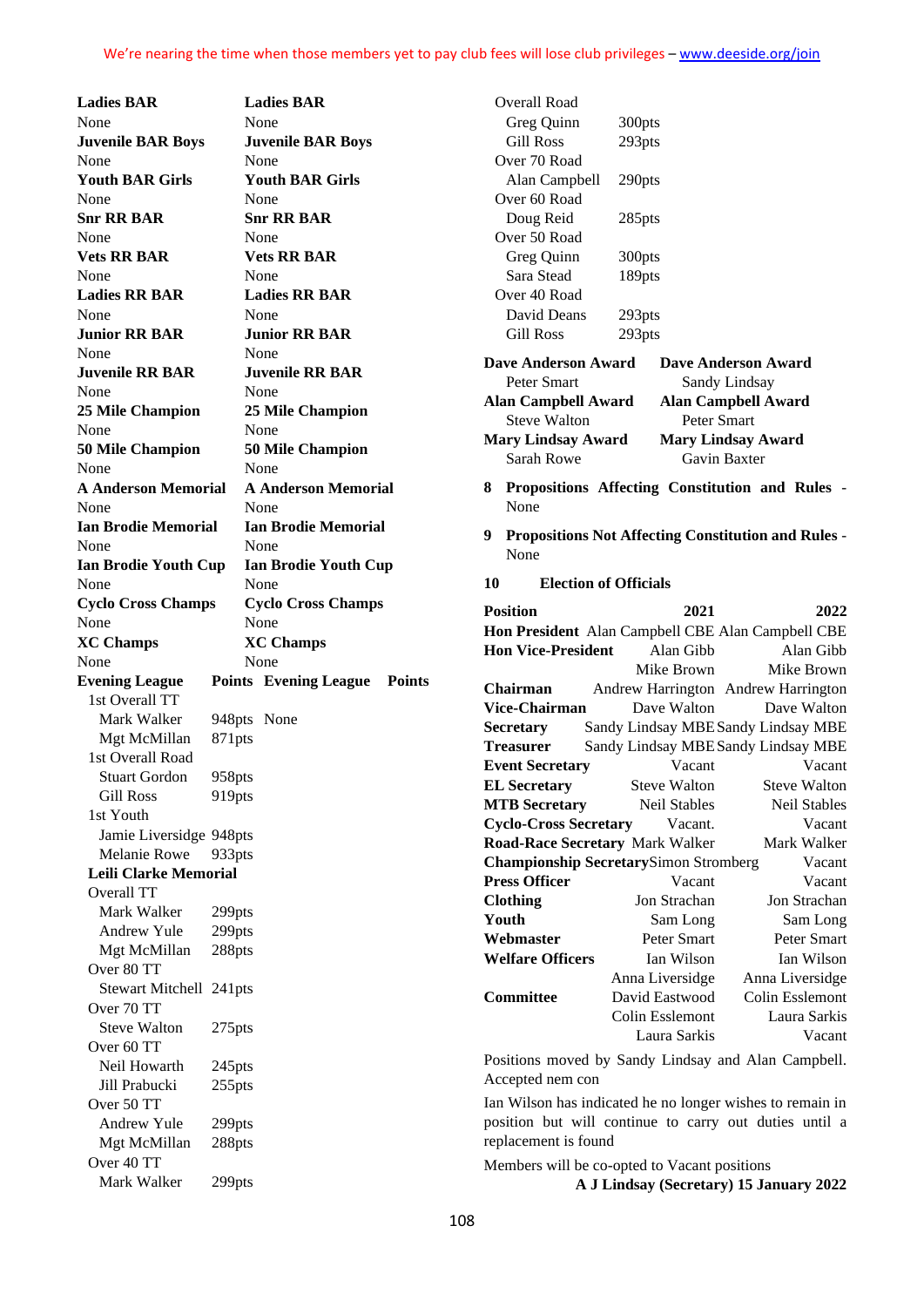#### **Club Committee**

At our AGM on Friday 14 January the committee to run your club for the next year was elected. Unfortunately, a few positions could not be filled.

Principal among these were someone to help look after Event and Championship Management, and a person to maintain a presence on Social Media and the local press.

We also need a new Welfare and Protection Officer.

If you are interested please get in touch with me on [info@deeside.org.](mailto:info@deeside.org) *AJL*

#### **Storm Damage**

The cordons put in place across many access points to our forests are there for good reason. Storm Arwen has devastated huge swathes of woodland and many trees are left in precarious positions.

The authorities are planning how to rescue the situation. Once we hear what procedures are being put in place and the support needed we will also be able to plan our commitment.

If you did get a new gravel bike from Santa and are looking forward to riding it off-tarmac remember that a great many of the access routes to our forests are inaccessible. Don't take chances.

# **Youth Update**

Our Youth section continues to chase cyclo-cross competitions.

Arabella Blackburn U16 and Hope Thomson U14, make the long trip to compete in the HSBC National cyclo-cross championships hosted by Crawley Wheelers Cycle Club at the South of England Showground, Ardingly.

It was a long and mixed course consisting of grass over soft clay soil with gravel road sections linking muddy, technical off camber and steep descent/running ascents. Also featured was a bridge linking to the rubber chipped surface of the horse show arena and the obligatory hurdles.

Heavy rain before and during racing meant many of the technical sections were barely rideable.

Both girls rode well in challenging conditions and Arabella finished in 5th place in U16 girls and Hope was 14th in U14 girls.

A week later five of our riders travelled to North Yorkshire for the final round of the National Cyclocross Trophy Series in Skipton. DTCC was represented in the U14 and U16 girls' events and the U14 boys' race.

The racing took place on a muddy, hilly course with some riders reporting that they ran more than they rode. *Lyndsay Aitken*

## **BC Memberships**

There seems to be some hiatus with this year's affiliation to British Cycling and club members may be finding it difficult to purchase BC Membership in the name of our club.

I keep asking the question what the hold-up is and find that Scottish Cycling are not giving me answers.

Hopefully there will be a resolution shortly and the rest of the year will go without hiccup. *AJL*

#### **Club Kit Arrival**

#### **Pactimo kit order is now available to collect from Tierney Strachan, 12 Greenbank Place, East Tullos, AB12 3BT.**

Please observe social distancing and wear a mask.

Please ring the bell at our Goods-In door and announce that you are here to collect Deeside Kit with your name. Wait outside the door and your kit will be brought to you.

If the small roller shutter door is closed - please ring the office number 01224 295000. If the main gates are closed, we are closed, simples.

Visitors may NOT enter the building - so we have no facility for you to try on.

If you are in any doubt about the sizes you have ordered, let me know and possibly we can do a swap or refund.

I can post out to those that want it. Let me know and I can arrange. You can easily buy postage online and send it to me; I need to give you weights and dimensions if you want to do this. *Jon Strachan* [jas@tierney-strachan.co.uk](mailto:jas@tierney-strachan.co.uk)

## **Trainee Commissaire Courses in 2022**

British Cycling have released a number of online Trainee Commissaire Courses in 2022, Courses include BMX x 3 courses

| Circuit            | x 3 courses |
|--------------------|-------------|
| <b>MTB XC</b>      | x 2 courses |
| <b>MTB</b> Gravity | x 1 course  |
| Road               | x 3 courses |
| Track              | x 1 course  |

Currently no Cyclocross, Cycle Speedway or Time Trial courses are scheduled, but if you, or someone you know is interested please get in touch. If anyone is interested, they should get in touch with Colin Esslemont (SC Regional Commissaire Coordinator) [montysbicycleworks@btinternet.com](mailto:montysbicycleworks@btinternet.com) & Ashley Ryan (SC Event Workforce officer) [events@scottishcycling.org.uk](mailto:events@scottishcycling.org.uk) and we can arrange for them to link up with an active official to chat more about the role and send on sign up links. *Colin Esslemont*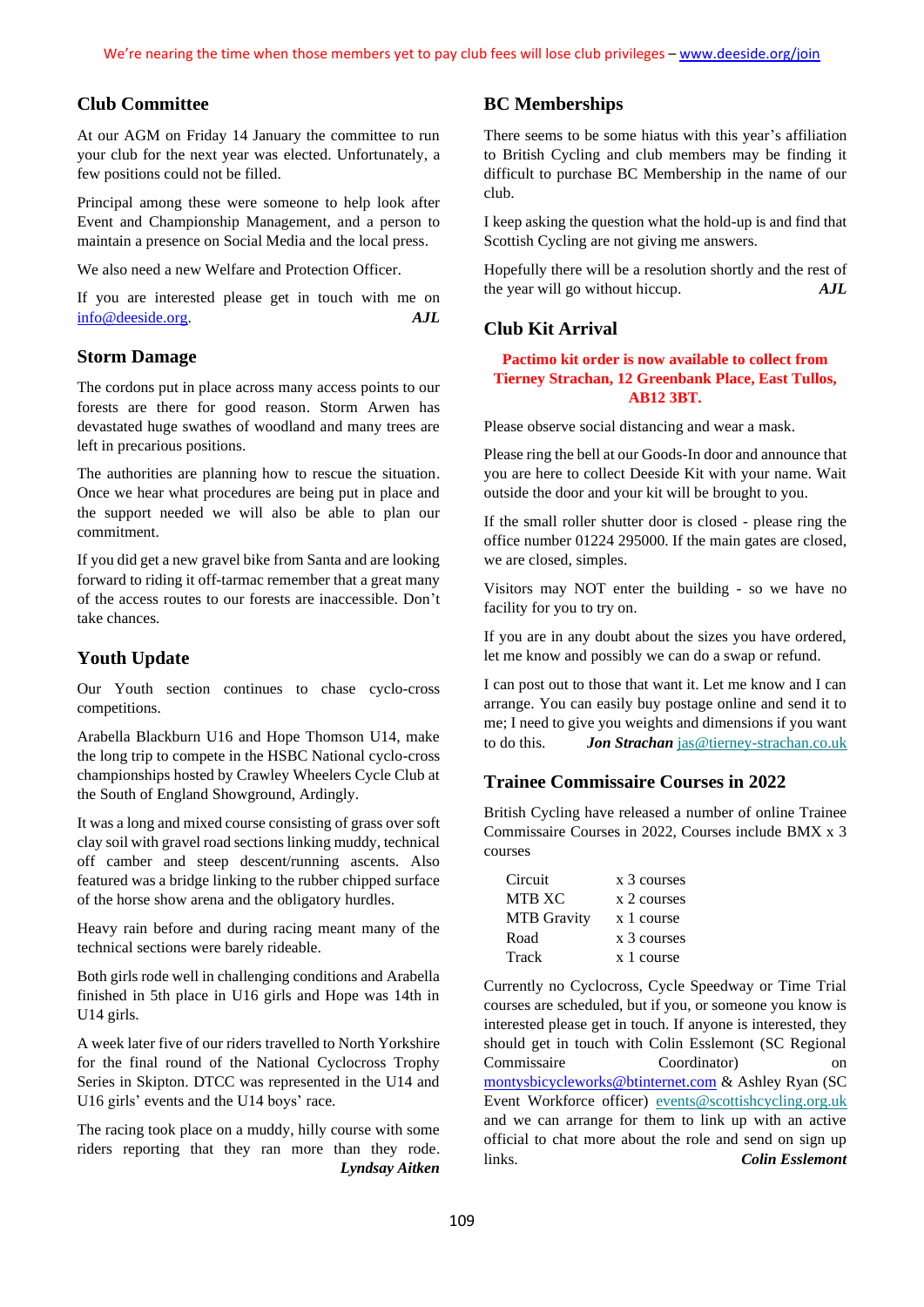#### **SCNEG Update**

Here's our proposed calendar for 2022:

| 05 Mar   | <b>Youth Crit</b>    | <b>YCC</b>  |
|----------|----------------------|-------------|
| 22 Mar   | RKL RR               | <b>DTCC</b> |
| 23 Mar   | Mount Keen Challenge | Roy         |
| 03 Apr   | 25TT                 | <b>DTCC</b> |
| 21 Apr   | Evening RR           | <b>YCC</b>  |
| 12 May   | <b>Evening RR</b>    | <b>VC</b>   |
| 08 Jun   | 10TT                 | <b>YCC</b>  |
| 18 Jun   | 25TT                 | <b>YCC</b>  |
| 30 Jun   | Evening RR           | <b>DTCC</b> |
| 8Jul     | <b>NE 250</b>        | Roy         |
| 9Jul     | <b>NE 250</b>        | Roy         |
| $10$ Jul | 10TT                 | <b>DTCC</b> |
| $21$ Jul | Evening RR           | <b>TEN</b>  |
| 13 Aug   | Jolibar RR           | <b>DTCC</b> |
| $21$ Aug | <b>Youth Crit</b>    | <b>YCC</b>  |
| 04 Sep   | <b>ToB Start</b>     |             |
| 11 Sep   | <b>TT Champs</b>     | <b>TEN</b>  |
| 18 Sep   | Classy 10TT          | <b>AWCC</b> |

*Colin Allanach* colinallanach@aol.com

# **Coronavirus Update**

Go to the SC website [here w](https://deeside.us17.list-manage.com/track/click?u=f62ca54113e71afcd2424d190&id=bb0d56ffcb&e=2b1bf714f3)here there is a short article providing some key considerations to make regarding activity.

All limits on group sizes and physical distancing have been lifted but for the time being, as the Test & Protect system continues in operation, it will still be necessary to maintain a register of attendees to ensure that people can be traced as contacts of positive cases.

This will be constantly reviewed. *Scottish Cycling*

#### **SPOND Guide for Riders and Ride Leaders**

#### **What has been established through SPOND will help leaders arrange outings with greater benefits for participants.**

Please find below a link to the SPOND Guide for riders and ride leaders that Andy Kerr, Neil Stables and David Stewart have put together. It shows you how to Register for SPOND and how to request membership of a DTCC Group. It lists the various Groups which are already in place, and these will be added to as more official runs restart.

Link to [SPOND Guide](https://deeside.us17.list-manage.com/track/click?u=f62ca54113e71afcd2424d190&id=16f9fba241&e=2b1bf714f3)

# **Butchers Bike Wanted**

I am after the loan of an old fashioned black "mail boy" bike next April for a production of A Sound of Music that we are putting on at School.

If you have one I can borrow or give me a guide to where there is one please contact me on [john\\_blunsdon@hotmail.com](mailto:john_blunsdon@hotmail.com)

*John Blunsdon*

#### **eLearning Course**

An incredible funded eLearning course on how to respond to a sudden cardiac arrest is now available. This has been put in place from UK Coaching following recent events at the Euro 2020 match game where Christian Eriksen unfortunately collapsed due to a cardiac arrest.

The occurrence of the medical emergency in a live sporting environment has brought the reality of sudden cardiac arrest, on the pitch, in the park, on the kerb, to a stark reality.

This free online course will equip you to know how to respond to a sudden cardiac arrest and learn how to save a life. This is a great opportunity to equip yourself to get involved as it is not only beneficial for the sporting context but also in everyday life.

All information for the course can be found here: [https://www.ukcoaching.org/courses/elearning](https://deeside.us17.list-manage.com/track/click?u=f62ca54113e71afcd2424d190&id=53426dfda2&e=6efa8545d3)[courses/sudden-cardiac-](https://deeside.us17.list-manage.com/track/click?u=f62ca54113e71afcd2424d190&id=53426dfda2&e=6efa8545d3)

[arrest?utm\\_source=eshot&utm\\_campaign=sca&utm\\_med](https://deeside.us17.list-manage.com/track/click?u=f62ca54113e71afcd2424d190&id=53426dfda2&e=6efa8545d3) [ium=email](https://deeside.us17.list-manage.com/track/click?u=f62ca54113e71afcd2424d190&id=53426dfda2&e=6efa8545d3) *Gill Thayne*

#### **Tour of Britain 2022**

ToB Grand Depart from Aberdeen is set at Saturday 04 September 2022. Get it in your diary. Can we make a weekend of it? Crit races, Sportive? Friday night TT? Any other ideas? If we do support events on the Friday and Saturday that leaves us Sunday to watch the pros. Any thoughts or ideas of what we could do? Please contact me on [colinallanach@aol.com](mailto:colinallanach@aol.com) *Colin Allanach*

#### **Club Branded Aluminium Water Bottles**

We have purchased a stock of club branded, high quality, aluminium 750ML water bottles which feature a handy carabiner for attachment. Cost is only £5.00 per bottle. Go [here](https://deeside.us17.list-manage.com/track/click?u=f62ca54113e71afcd2424d190&id=382184ea7d&e=6efa8545d3) for more information and to order yours.

# **Welfare Officers**

Club Welfare Officers are Ian Wilson and Anna Liversidge. They can be contacted by telephone on 07919 280656. The email address to use is [welfare@deeside.org](mailto:welfare@deeside.org)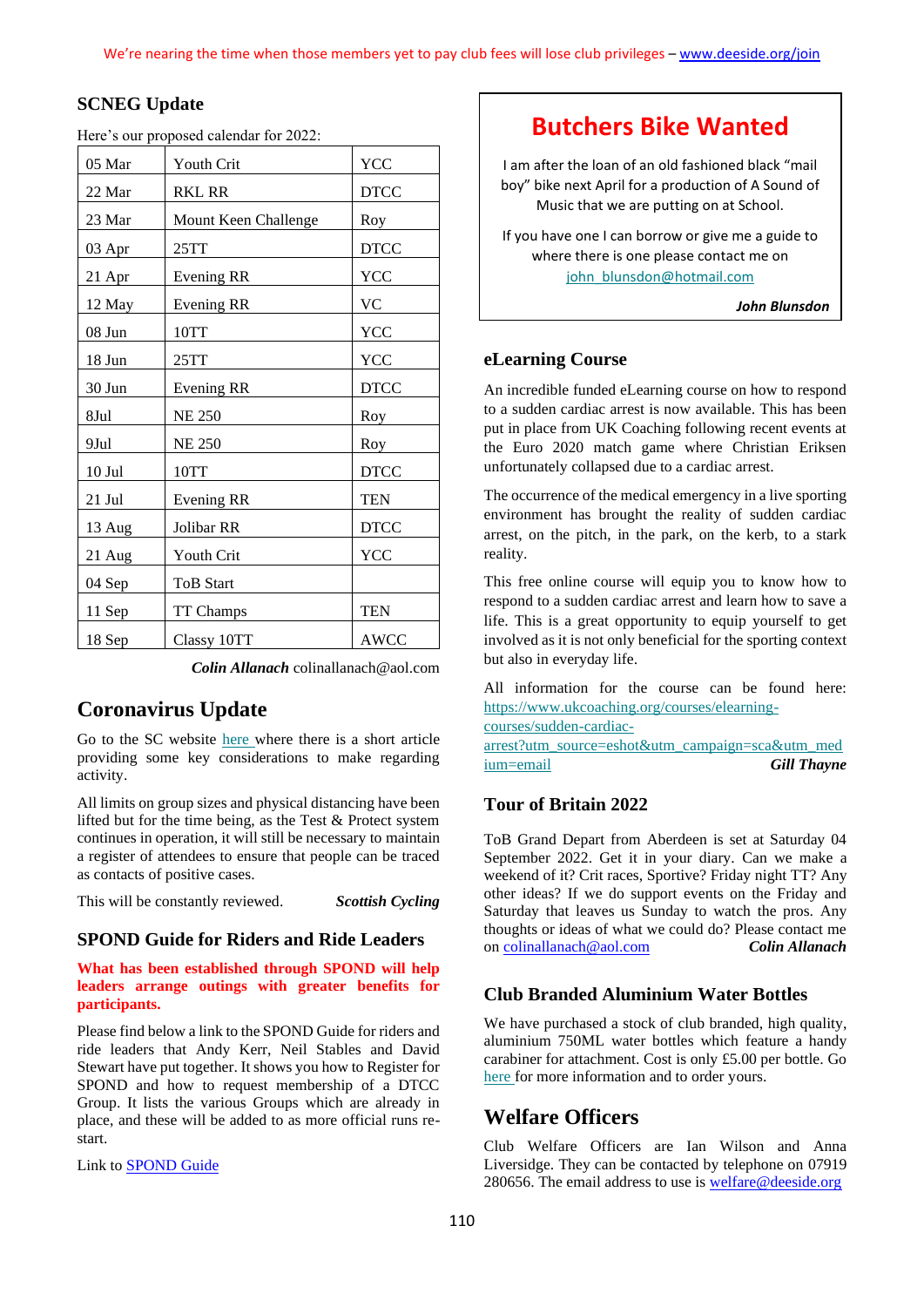#### **Buchan Formartine Way**

The Buchan Formartine Way, north of Dyce to just short of Newmachar, is to close from the start of the New Year into March. If you use this route for leisure, commuting or training, then the first access point is from the road junction at NJ 894 180. Diversions are on the A974 Newmachar road or the C22C minor road from Parkhill to Newmachar.

# **KNOCKBURN LOCH MANAGEMENT**

John Huston Knockburn Site Manager, Knockburn Loch, Strachan, AB31 6LL [info@knockburn.co.uk,](mailto:info@knockburn.co.uk) 01330 822234 / 07741314999 [www.knockburn.co.uk.](http://www.knockburn.co.uk/) You can like us on [FaceBook](https://www.facebook.com/Knockburn-Sports-Loch-176413375755435/) and follow us o[n Twitter](https://twitter.com/knockburnloch)

# **Car Clinic Offer**

A special offer has been made to companies who want to set up staff discount schemes for their employees which allows them to register their own details and get discount automatically when they visit Car Clinic. It has been a roaring success and I thought that maybe I should extend to include members of the Deeside Thistle. Please follow this link for register detail [https://www.car](https://www.car-clinic.co.uk/employee-discount/)[clinic.co.uk/employee-discount/](https://www.car-clinic.co.uk/employee-discount/) *Sandy Wilson*

# **Ride Etiquette Document**

You are reminded that a paper detailing the etiquette to follow when on club/training runs has been prepared and is [here](http://deeside.org/knockies/DTCC%20Group%20Riding%20Etiquette%20Guidance.pdf) for your interest. The document is posted on the club's website and links will start to appear on club publications so that you can refer to it. It will also be highlighted to new members.

# **Club Mountain Bike Rides**

There's long been a need to hold regular mountain bike rides for club members, but the question was how to achieve this. As with everything there will be a wide range of abilities, bikes, fitness, and locality within the club so one ride group won't satisfy everyone, every week.

Rides will vary in who they are catering for, who they will suit. Technical one week or cruisy XC tours the next, etc. This will have to be the way until we 'staff up' with leaders to take on different levels of rides.

With all that in mind can you comment if you are interested with the following:

- a) What level/type of rider are you?
- b) What kind of rides would you like to see the club put on?
- c) Where are you located and where do you predominately ride?
- d) Do you have any qualifications?
- e) Would you be interested in leading a ride?

You can register here <https://group.spond.com/WWDYZ> and comments, please, to Neil on [mtb@deeside.org](mailto:mtb@deeside.org)

# **Youth Free Membership**

Deeside Thistle Cycling Club is delighted to offer free membership to new youth riders for their first year. If you would like to take advantage of this offer, please see: <http://www.deeside.org/membership.html>

## **Zwift Sunday Club Endurance Ride Created and administered by Simon Stromberg**

We now have a Sunday Club Endurance Ride on Zwift, with different groups at a different pace. Details [here.](https://www.zwift.com/events/view/1491255?fbclid=IwAR3TgPkvll_VVjWc31kBFfLNemcoqeVC1T65cx20eBSjMuI8JkFbWmKFObU&__znl=en-gb) This is run in partnership with ZwiftScotland group.

There will be different groups formed on ride each at a different pace. Regrouping at top of KOMs.



#### [ZWIFT.COM](https://www.zwift.com/events/view/1491255?fbclid=IwAR3TgPkvll_VVjWc31kBFfLNemcoqeVC1T65cx20eBSjMuI8JkFbWmKFObU&__znl=en-gb)

# **New Members**

The following new or returning members have joined in recent weeks

2601 Vera Efimova Dyce 41

Any friend, family member, work colleague, who is interested in cycling but not involved with a club, should be dropped the hint to look at [www.deeside.org/](http://www.deeside.org/)members or to emai[l members@deeside.org](mailto:members@deeside.org) asking for information.

# *Ian Grant*

Gardening: - Grass Cutting General Tidying - Rotovation Pressure washing - Tree Surgery, Welding (electric) and small repairs £9.00/hr or estimates *30 Sclattie Park, Bucksburn, Aberdeen Tel (01224) 713033*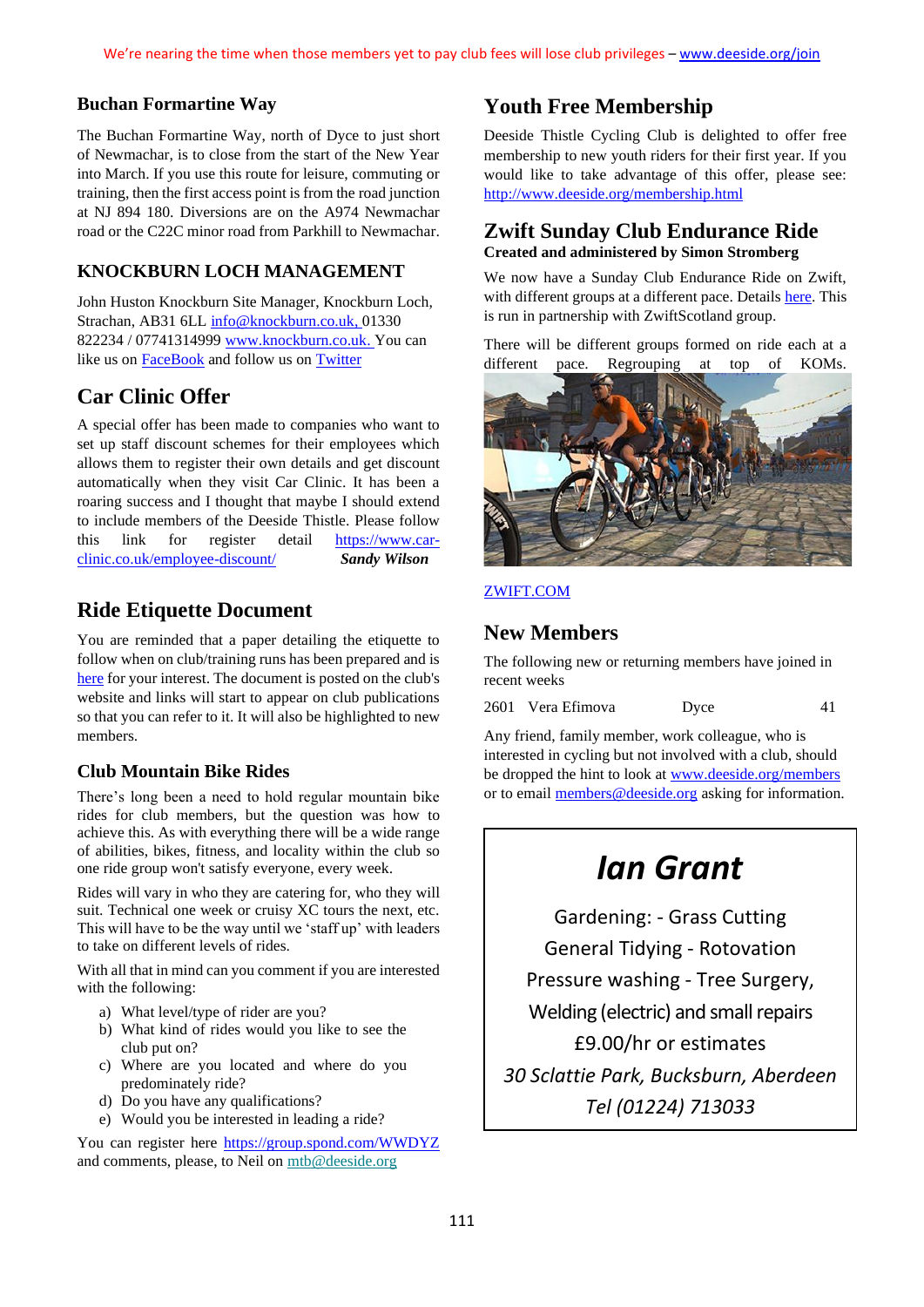



#### **Britain's National Cyclists' Association** Working for all Cyclists Newcomers are welcome particularly on the

Morning/Slower Full Day runs. Medium and Faster Full Day runs are for the more experienced For more information visit our website: [http://www.ctcgrampian.org.uk](http://www.ctcgrampian.org.uk/)

| Chairman                            | John B   | 01224 571984 |
|-------------------------------------|----------|--------------|
| Secretary                           | Sheila   | 01224 639012 |
| Runs Co-ordinator                   | John S   | 01224 790269 |
| Social Secretary                    | Heather  | 01224 699399 |
| Treasurer                           | John $C$ |              |
| Membership                          | John T   | 01224 639012 |
| <b>Right to Ride Representative</b> |          |              |
| North Aberdeenshire                 | Rod      | 01467 623317 |
| Runs Co-ordinators                  |          |              |
| Try Cycling Rides                   | Moira D  |              |
| <b>Morning Runs</b>                 | Cindy    | 01224 310719 |
| Slower Full Day Runs                | Heather  | 01224 699399 |
| Medium Full Day Runs                | Sheila   | 01224 63901  |
| <b>Faster Full Day Runs</b>         | John S   | 01224 790269 |

Following guidance from our Covid 19 Officer, Rod Adams, the following has been agreed to ensure that our runs will operate in a Covid secure fashion.

Our risk assessment has been uploaded to the CTC Grampian website: <http://www.ctcgrampian.org.uk/> and participation in club rides will be subject to all participants having familiarised themselves with, and agreed to comply with, the terms of the risk assessment.

To be Track and Trace compliant, we are asking all participants to arrive with a small (business card size) paper with their name and contact details. These papers will be collected by the Ride Leader at the start of the run in a plastic bag and held securely for 21 days, before being destroyed. This requirement will be incorporated into the risk assessment and displayed on the Runs list page of the club website.

#### **"No ticket, no ride"!**

In addition, all riders continue to be required to carry a Next of Kin card in the event of an accident. These are available from the Ride Leader and/or Secretary.

Newcomers: We welcome newcomers, particularly on the 'Try Cycling' and 'Morning' runs. You do not need to be a member of the Cycling UK to join our runs, but after 3 runs you would be expected to join Cycling UK.

Runs start promptly at the time stated. Distances are calculated from the meeting place. Bring spare inner tube, puncture repair kit, tools, wet weather gear, some food, drink, and LIGHTS where relevant. It is recommended that all cyclists carry a First Aid kit.

Try Cycling: rides are intended for those who have not been on the saddle for a while and for those who want a quiet ride around Aberdeen. These are easy rides followed or interrupted by a coffee stop, families are welcome.

Morning Runs: These runs are at a relatively slow pace and are usually about 25–30 miles long. A coffee or picnic stop will usually be made.

Full Day Runs: These are all-day runs intended for experienced cyclists. A coffee stop and lunch/picnic stop will be made. Distances and speeds vary as outlined below:

Slower Full Day Runs: Slowish pace. Distance normally 30-45 miles. Medium Full Day Runs: Moderate pace. Distance normally 45-60 mls. Faster Full Day Runs: Fast pace. Distance normally 60-75 miles (\* runs are longer).

Pub Runs: Start prompt at the time stated, to reach the pub by 21:00. LIGHTS

#### **Runs**

*January*

Thu 20-Jan Thursday Run 09:30 Airyhall Library, Destination to be decided on the day, morning ride coffee stop. Cindy Sat 22-Jan Slower Full Day 09:30 Four Mile House, Kingswells, Coffee at Ceann Torr, Kintore, lunch at Forest Cafe, Midmar (01330 830000). Dave H Sun 23-Jan Faster Full Day 09:30 Leggart Terrace, Coffee at Mains of Drum Garden Centre, Drumoak (01330 811000), lunch at Number 44 Hotel, Stonehaven (01569 762979) Jacqui Sun 23-Jan Morning Run 09:30 Duthie Park, Riverside Drive, Coffee at Mains of Drum Garden Centre, Drumoak (01330 811000). Cindy Sun 23-Jan Try Cycling 10:00 Hazlehead, Groats Rd Car Park, Short easy rides, all welcome . John C Thu 27-Jan Thursday Run 09:30 Airyhall Library, Destination to be decided on the day, morning ride coffee stop. Cindy Sat 29-Jan Medium Full Day 09:30 Airyhall Library, Coffee at Milton Brasserie, Milton of Crathes (01330 844566), lunch at Grant Arms Hotel, Monymusk (01467 651777). Sat 29-Jan Try Cycling 10:00 Westburn Park, Westburn House, Short easy rides, all welcome. Peter S Sun 30-Jan Faster Full Day 09:30 B & Q, Bridge of Don, Coffee at The Coffee Apothecary, Ellon (01358 721946), lunch at Lochters, Oldmeldrum (01651 872000/78). Andy G Sun 30-Jan Morning Run 09:30 Woodend Hospital, Eday Rd, Coffee at Marshall's Farm Shop, Kinellar Heather *February* Thu 03-Feb Thursday Run 09:30 Airyhall Library, Destination to be decided on the day, morning ride coffee stop Cindy Sat 05-Feb Faster Full Day 09:00 Parkhill Bridge, Dyce, Coffee at Andersons, Inverurie (01467 620360), lunch at Raemoir Garden Centre, Banchory (01330 825059). Alberto Sat 05-Feb Morning Run 09:30 Cults Library, Coffee at Floras Coffee and Refill, Cullerlie (01330 860848). John S Sun 06-Feb Slower Full Day 09:30 Brig O Balgownie, Coffee at The Barn, Foveran (01358 788707), lunch at Murly Tuck Cafe, Tarves (01651 851489). Heather Sun 06-Feb Try Cycling 10:00 Duthie Park, Riverside Drive, Short easy rides, all welcome. Moira Thu 10-Feb Thursday Run 09:30 Airyhall Library, Destination to be decided on the day, morning ride coffee stop. Cindy Sat 12-Feb Faster Full Day 09:00 B & Q, Bridge of Don, Coffee at The Barn, Foveran (01358 788707), lunch at St Olaf Hotel, Cruden Bay (01779 813130). David B Sat 12-Feb Morning Run 09:30 Torry Battery Car Park, Coffee at The Sitting Room, Portlethen (01224 781777). Imogen B Sat 12-Feb Try Cycling 10:00 Seaton Park, Don St Entrance, Short easy rides, all welcome. John C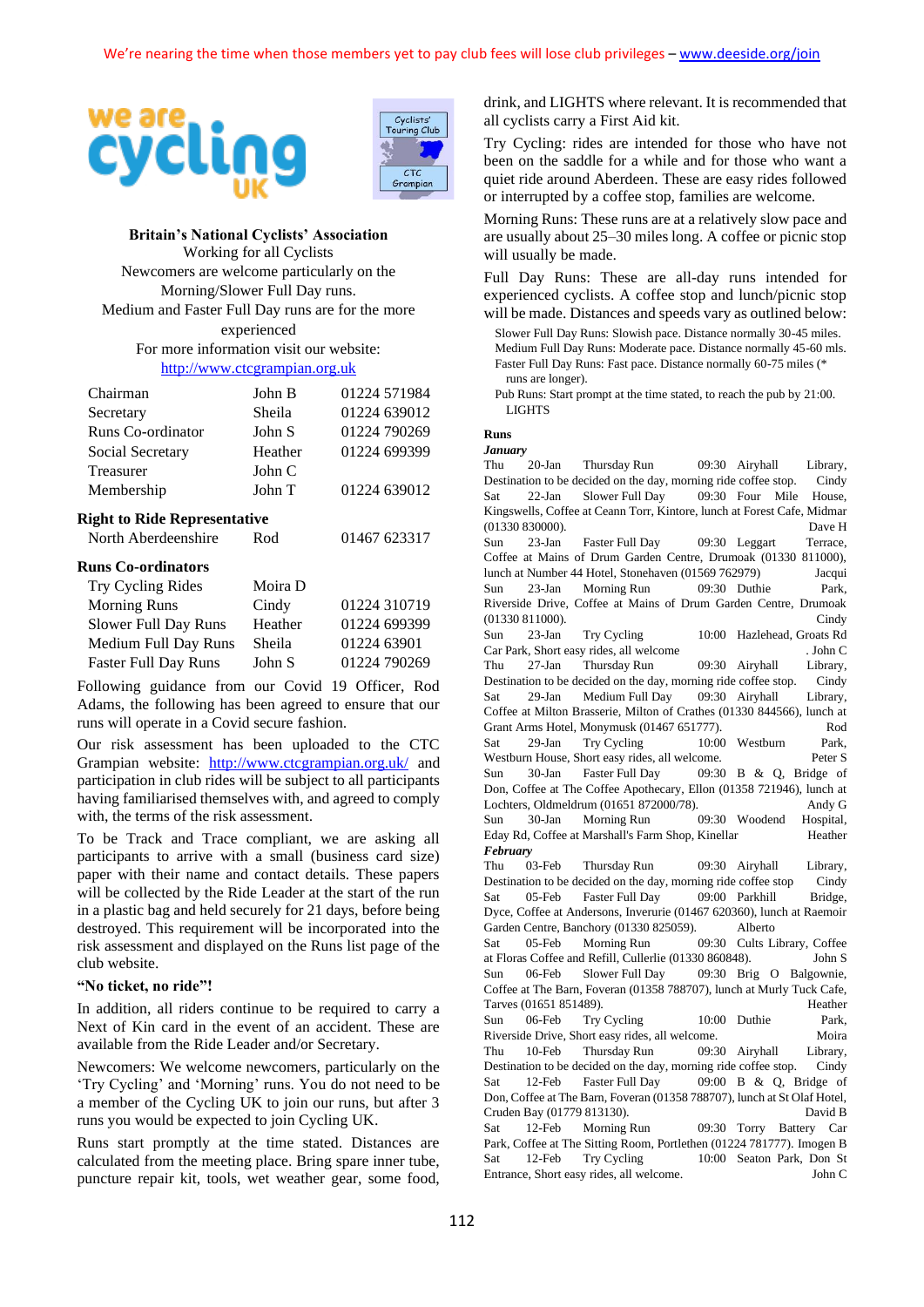Sun 13-Feb Medium Full Day 09:30 Duthie Park, Riverside Drive, Coffee at Slate and Grain Brasserie, Chapelton of Elsick (07341 819618), lunch at Burnett Arms, Banchory Rob C Thu 17-Feb Thursday Run 09:30 Airyhall Library, Destination to be decided on the day, morning ride coffee stop. Cindy Sat 19-Feb Slower Full Day 09:30 Four Mile House, Kingswells, Coffee at Parkhill Garden Centre, Parkhill (01224 722167), lunch at New Inn, Ellon (01358 720425). Rod Sun 20-Feb Faster Full Day 09:00 Parkhill Bridge, Dyce, Coffee at Ross's Coffee Shop, Inverurie (01467 620764), lunch at Station Hotel, Insch (01464 821111). Adrian R Sun 20-Feb Morning Run 09:30 Brig O Balgownie, Coffee at Parkhill Garden Centre, Parkhill (01224 722167). Cindy Sun 20-Feb Try Cycling 10:00 Hazlehead, Groats Rd Car Park, Short easy rides, all welcome. Mike Thu 24-Feb Thursday Run 09:30 Airyhall Library, Destination to be decided on the day, morning ride coffee stop. Cindy Sat 26-Feb Medium Full Day 09:30 Airyhall Library, Coffee at Forest Cafe, Midmar (01330 830000), lunch at Dess Activity Park, Aboyne (013398 83536). John T Sat 26-Feb Try Cycling 10:00 Duthie Park, Riverside Drive, Short easy rides, all welcome. John P Sun 27-Feb Faster Full Day 09:00 Old Mill Inn, Maryculter, Coffee at Kirktown Garden Centre, Stonehaven (01569 764343), lunch at Castleton Farm Shop, Fordoun (01561 321155) Jacqui Sun 27-Feb Morning Run 09:30 Airyhall Library, Coffee at Forest Cafe, Midmar (01330 830000). Alan *March* Thu 03-Mar Thursday Run 09:30 Airyhall Library, Destination to be decided on the day, morning ride coffee stop. Cindy Sat 05-Mar Faster Full Day 09:00 Westhill Shopping Centre, Coffee at Inverurie Garden Centre, Inverurie (01467 621402), lunch at Bistro, Alford (019755 63154). John S Sat 05-Mar Morning Run 09:30 Four Mile House, Kingswells, Coffee at Green Pastures Community Cafe, Westhill (01224 740291). Dave H Sun 06-Mar Slower Full Day 09:30 Woodend Hospital, Eday Rd, Coffee at Marshall's Farm Shop, Kinellar (01224 790493), lunch at Inverurie Golf Club, Inverurie (01467 624080). Tom S Sun 06-Mar Try Cycling 10:00 Seaton Park, Don St Entrance, Short easy rides, all welcome. John C Thu 10-Mar Thursday Run 09:30 Airyhall Library, Destination to be decided on the day, morning ride coffee stop. Cindy Sat 12-Mar Faster Full Day 09:00 Peterculter (West End), Coffee at Raemoir Garden Centre, Banchory (01330 825059), lunch at Gordon Highlander, Inverurie (01467626780) Andy G Sat 12-Mar Morning Run 09:30 Leggart Terrace, Coffee at Skateraw Store, Newtonhill (07841 209044). Cindy Sat 12-Mar Try Cycling 10:00 Hazlehead, Groats Rd Car Park, Short easy rides, all welcome. Peter S Sun 13-Mar Medium Full Day 09:30 Old Mill Inn, Maryculter, Coffee at Kirktown Garden Centre, Stonehaven (01569 764343), lunch at Crown Hotel, Inverbervie (01561 361213). Heather Thu 17-Mar Thursday Run 09:30 Airyhall Library, Destination to be decided on the day, morning ride coffee stop. Cindy Sat 19-Mar Slower Full Day 09:30 Leggart Terrace, Coffee at Skateraw Store, Newtonhill (07841 209044), lunch at Waterfront Cafe Bar, Stonehaven (01569 762912). Imogen B Sun 20-Mar Faster Full Day 09:00 Parkhill Bridge, Dyce, Coffee at Lochters, Oldmeldrum (01651 872000/78), lunch at Morgan McVeighs, Culsalmond (01464 841399). Alberto Sun 20-Mar Morning Run 09:30 Seaton Park, St Machar Cathedral Entrance, Coffee at Craibstone Golf Club, Craibstone (01224 716777). Dave H Sun 20-Mar Try Cycling 10:00 Westburn Park, Westburn House, Short easy rides, all welcome. Mike Thu 24-Mar Thursday Run 09:30 Airyhall Library, Destination to be decided on the day, morning ride coffee stop. Cindy Sat 26-Mar Medium Full Day 09:30 Parkhill Bridge, Dyce, Coffee at Ross's Coffee Shop, Inverurie (01467 620764), lunch at Kellockbank, Insch (01464 851114). John S Sat 26-Mar Try Cycling 10:00 Duthie Park, Riverside Drive, Short easy rides, all welcome. John P Sun 27-Mar Faster Full Day 09:00 Airyhall Library, Coffee at Milton Brasserie, Milton of Crathes (01330 844566), lunch at Belwade Farm, Aboyne (013398-85398). David B Sun 27-Mar Morning Run 09:30 Brig O Balgownie, Coffee at The Barn, Foveran (01358 788707). Alan Thu 31-Mar Thursday Run 09:30 Airyhall Library, Destination to be decided on the day, morning ride coffee stop. Cindy

# CAR CLINIC

**Car Clinic contacts: -** [greatservice@car-](mailto:greatservice@car-clinic.com)

[clinic.com](mailto:greatservice@car-clinic.com) , [http://www.car](http://www.car-clinic.co.uk/)[clinic.co.uk/](http://www.car-clinic.co.uk/)

Car Clinic, Unit 2, Hillview Road, East Tullos, Aberdeen, AB12 3HB

(01224) 891414

Car Clinic, Broadfold Road, Bridge of Don, Aberdeen, AB23 8EE Phone: (01224) 821010

#### **25 Years Ago CHRISTMAS 10**

About 60 members with friends and family turned up to celebrate Christmas at Crofters, Slug Road, on Sunday 22 December.

A few of them showed real cycling spirit pedalling from Lairhillock. Under guise of a fun event some folk put a lot of power into that pedalling. Roland chased hard to keep Malcolm in sight. His efforts secured first fastest but by only a second from Malcolm in 20.54. Third fastest was ice-man Ian with 21.08 and fourth spot was taken by Chris with 22.37.

Astonishingly the recumbents in the field were only 5th fastest in 23.05. Sherri's excuse was that Steve kept losing contact on the uphill bits.

At the festive end of the field Nathan and Larry finished despite the mangled wheel and an offer of transport from Elliot. Dave and Alan recalled aul lang syne as they nursed Pot-Belly Sandy to the line.

All-in-all a typically enjoyable affair with good food, crack and prizes. That is, for everybody bar one. I spent ages selling raffles which meant my soup got cold. Bought a heist to myself and not one got drawn. Still, maybe next year.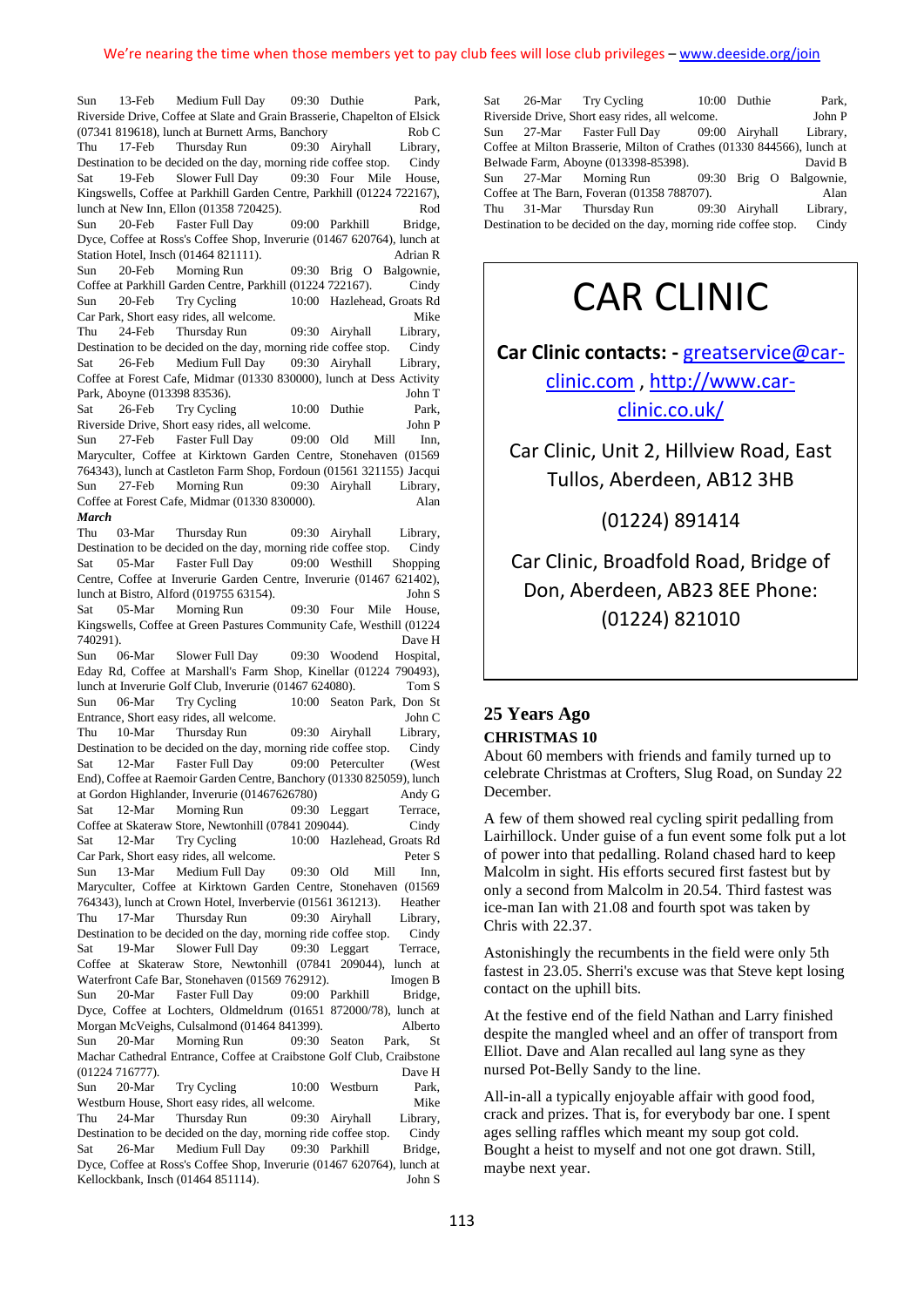#### **Histerical Reminiscences**

#### **(Part 40)**

Alastair and I sat side by side in silence. Bikes were prepared and leaned against the wall, just visible as daylight started.

Looking east, towards the Mozambique border, black moments before, we watched a faint lightening at the junction of land and sky.

Gradually a red segment of the sun appeared, pushing upwards into the dawn. As it rose it changed in colour from a deep red to orange. Shimmering against the horizon it looked almost liquid. Sitting on a molten pod, the sun, now changing to white, tugged at its anchor.

Moments later the attachment broke, distortions created by the atmosphere giving way to let a perfect orb form. And the temperature rose.

. . . . .

Skye at last! Groanin' the tandem awa' frae the pier at Armadale we went tae the richt an' wir soon pedallin' gaily wi' a win' ahint us. Trees at the start gave wye tae moors as the win' blew us inland an' north tae Broadford. We wis a day late thro' missin' the ferry but never min', the rain wis stoppit. Dinner wis enjoyed in Broadford an' fan we came oot the win' wis howlin' an' the rain wis dingin' doon aince more.

An' it came doon like last nicht only the win' wis a lot stronger. Settin' oot wi' reservations oor destination wis Uig in the north-west. But the weather widnae hae it.

Oh, glory be, fit possessed us. Water gushed doon aff the hills, mares' tails cascaded oot o' the corries. Man, it wis beautiful tho'! Ye could hear the roar o' it ower the howl o' the win'.

Finally, efter oors o' strugglin' an' bein' lurched aboot the road like a drunken elephant, Portree wis reached. This wis beyond Sligachan far a couple o' tents ahint a dyke looked like they wis tae hae a roch nicht. Nae for us tho', we wis headin' hame, via Kyle an' a train tae Inverness.

Fate wisnae smilin' oan us, however, an' she wis tae spit oan us fur a few oors yet. Enquiries at the pier gaed a' the wrang answers. Nae boats fur Kyle the noo. Nae lorries either. Ever been oot o' luck?

Gan intae a shoppie tae buy some food we met a young chiel in a business suit singin' awa' in Gaelic tae an auld chiel in kilt and Balmoral bunnet wi' a crook in his haun. Man, it wis gran'. We stood an' listened fur ages. Man, it wis gran'!

The shopkeeper asked us far we wis gan an' fan she wis telt she went ootside in the poorin' rain an' tried tae get us a lift oan a bus or a posties van but there wir nane gan until the mornin'.

So oor wheels swished slowly back the wye they'd come an' camp wis made a few miles fae Portree ahint a dyke at the side of the road. Water crashed an' gushed a' aroon while the win' howled lang.

Then Fate smiled - the mornin' dawned bricht an' calm. A somewhat lichter-herted pair set sail ower the flooded roads fur Kyle. If the bus had been waited oan this gran' cycle back wid hae been missed an' onywye we heard that the bus broke doon an' didnae get intae Kyle until the efterneen.

The tents at Sligachan wir gaen a cheery wave free o' charge in passin'. The occupants stood dejectedly wringin' oot sodden claes. Herons strutted stiltedly in the shallows o' Loch Sligachan an' a great waterfa' came pummellin' oot a' a hillside an' spilled intae Loch Ailort. This wis the life noo, bit we'd been forced oot, wir headin' hame. The Coolins hidnae been visited, nor had Dunvegan. In fact, we'd missed oot athegither.

Back ontae the mainland oor wheels kissed the roads by Loch Duich, Glen Cluanie an' ower the hills tae Glen Garry far a marvellous sunset disappeared ower the hills, an' then the neist day doon the Caledonian Canal tae Ballachulish an intae Glencoe. Yearnin's tae camp in that lovely place were offset wi' memories o' years afore an' midges swarmin' this late in the year. Oan then tae Killin and Lochearnhead.

. . . . .

*A handful of young lads skittered about the three round houses built at the confluence of the Rivers Deveron and Bogie. The ground was flat and cleared back to the trees, which stepped down gradually off the slopes of Kinnoir Hill. Two women, bent double, sowed seed in the barely scratched earth that they fondly referred to as their field. Several girls, hardly teenage, followed the women, using sticks to scrape the earth over the scattered seed.* 

*Crouched by a fire in front of one of the round houses sat a man. Dressed in a deerskin loincloth with another deerskin tied roughly round his neck he stubbornly ground away with a quern at last year's grain. It had been kept in the dry smoky interior of his house since harvesting it five moons ago.*

*The snows had gone and with the coming of spring his extended family had started preparing for the new growing season. Getting to his feet he looked round at the women, still busy. Calling to the boys they rushed to him and sat cross-legged on the ground. He told them that they, too, had duties. It wasn't women's work. They'd to go and find food. Rabbits would do but far better if a roe deer.*

*Collecting together slingshots, a bow and arrows, various clubs, and other simple weapons the boys headed northwards.*

Alastair and I headed north from Huntly. It was the end of March and a fine day. This early in the morning few folk were about as we paralleled the railway line towards